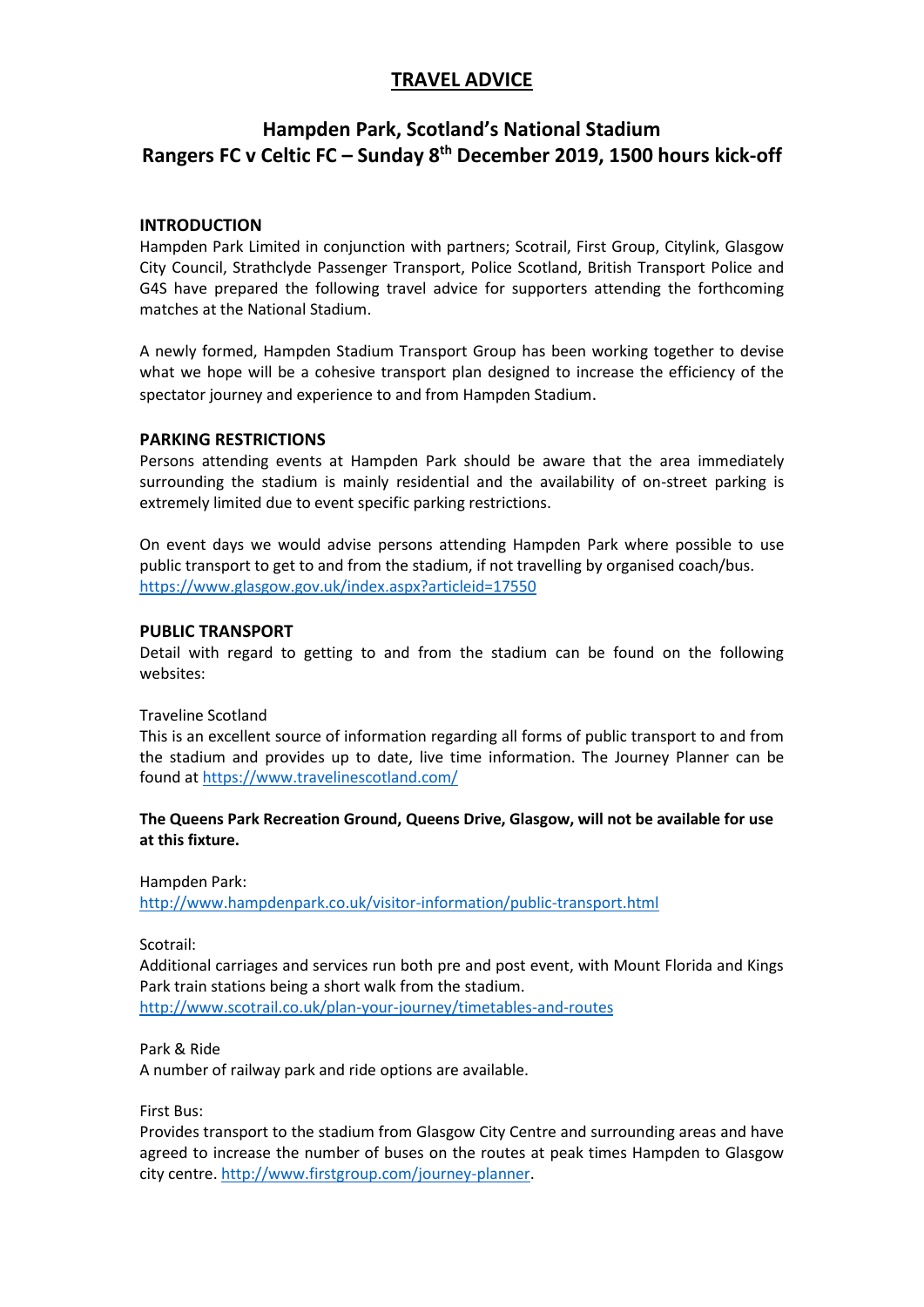## **TRAVEL ADVICE FOR RANGERS SUPPORTERS:**

## **PRE MATCH ROUTES FOR RANGERS COACHES APPROACHING THE WEST OF THE STADIUM:**

**M8 Westbound:** Exit the M8 at Junction 22 and join the M77. Exit M77 at Junction 1 (Dumbreck Road), turn left onto Dumbreck Road and continue to crossroads junction with Titwood Road and Haggs Road.

- **Vehicles under 4.2 metres in height only** should continue straight through the junction onto Titwood Road.
- **Vehicles over 4.2 metres in height but under 4.6 metres in height** should turn right onto Haggs Road, turn left onto Shawmoss Road then turn right onto Titwood Road.

From Titwood Road, turn right onto Minard Road, continue onto Langside Avenue to the Langside Monument roundabout. Take the second exit onto Battlefield Road, continue on Battlefield Road to the first traffic light junction and bear right remaining on Battlefield Road to the 'T' junction with Cathcart Road. Turn left onto Cathcart Road and take the immediate right onto Letherby Drive, where your coach will be directed to park in the 'blue car park'. **A car park pass will be required for entry; those without a pass should utilise on street parking where available**.

**M80 Southbound:** Join M8 Westbound and continue as above.

**M74 Northbound:** Continue from the M74 onto the M73 and thereafter onto the M8 Westbound and continue as above.

**M8 Eastbound:** Exit at Junction 21 (Seaward Street), keep to inside lane, avoiding width restriction in outside lane, and continue to roundabout. Take 4<sup>th</sup> exit from roundabout onto M8 Westbound and thereafter join M77 Southbound. Exit M77 at Junction 1 (Dumbreck Road), turn left onto Dumbreck Road and continue as above.

**A77/M77 Northbound:** Exit at Junction 1, Dumbreck Road, turn right and continue as above.

**Blue Car Park Pass Holders:** Follow the directions for M8 Westbound, after turning left onto Cathcart Road take the next right onto Letherby Drive, cross Carmunnock Road and into Blue Car Park.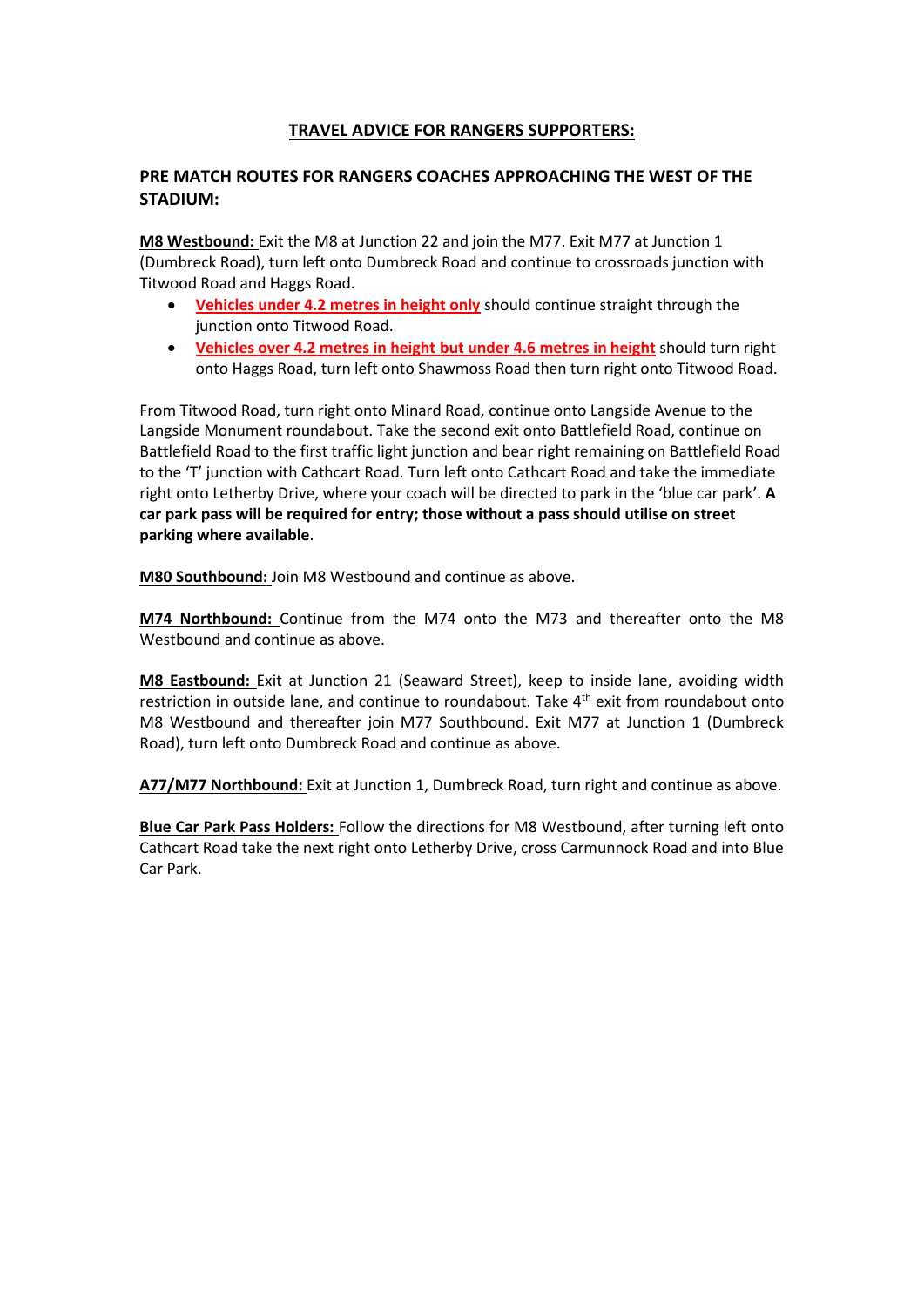#### **POST MATCH ROUTES FROM THE WEST OF THE STADIUM:**

Langside Road: Continue to Langside Monument roundabout. Take 3<sup>rd</sup> exit onto Langside Avenue. Continue west on Langside Avenue through the junction with Pollokshaws Road onto Minard Road. Continue on Minard Road and turn left onto Titwood Road and follow reverse of inward route towards M77/M8 as appropriate, taking account of the undernoted height restrictions

- **Vehicles under 4.2 metres in height only** should continue on Titwood Road to the crossroads junction with Dumbreck Road and Haggs Road.
- **Vehicles over 4.2 metres in height but under 4.6 metres in height** should turn left onto Shawmoss Road, turn right onto Haggs Road, the turn left onto Dumbreck Road

**Queens Drive:** Turn left onto Langside Road, turn right at traffic lights, and continue on Langside Road, continue to Langside Monument roundabout. Take 3<sup>rd</sup> exit onto Langside Avenue. Continue west on Langside Avenue through the junction with Pollokshaws Road onto Minard Road. Continue on Minard Road and turn left onto Titwood Road and follow reverse of inward route towards M77/M8 as appropriate, **taking account of the aforementioned height restrictions.**

#### **PRIVATE TRANSPORT:**

#### **Designated Parking on WEST SIDE of Stadium Only for Rangers supporters:**

Rangers supporters attending in private vehicles should follow the directions given for supporters' coaches above, and utilise on street parking where available to the **West** of the stadium.

**Rangers fans attending the hospitality area** should Exit the M8 at Junction 22 and join the M77. Exit the M77 at Junction 1 (Dumbreck Road), turn left onto Dumbreck Road and continue until crossroads junction with Titwood Road and Haggs Road. **Vehicles under 4.2 metres in height only** should continue straight through the junction onto Titwood Road. From Titwood Road, turn right onto Minard Road, continue onto Langside Avenue to the Langside Monument roundabout. Take the  $2^{nd}$  exit onto Battlefield Road, continue on Battlefield Road to the first traffic light junction and bear right remaining on Battlefield Road to the 'T' junction with Cathcart Road. Turn left onto Cathcart Road and take the immediate right onto Letherby Drive, where the 'blue car park' is located. **A car park pass will be required for entry; those without a pass should utilise on street parking where available**.

*On street parking is controlled by an Event Day Parking traffic regulation order. Parking restrictions are indicated by way of road markings and road signs. On street parking should only be utilised out with restricted areas as a tow-away scheme is in operation for illegally parked vehicles. As a result of the Event Day parking restrictions, there is limited parking available in the vicinity of the stadium. Supporters are therefore encouraged to travel via public transport where possible. Supporters using rail services should travel via Mount Florida station.*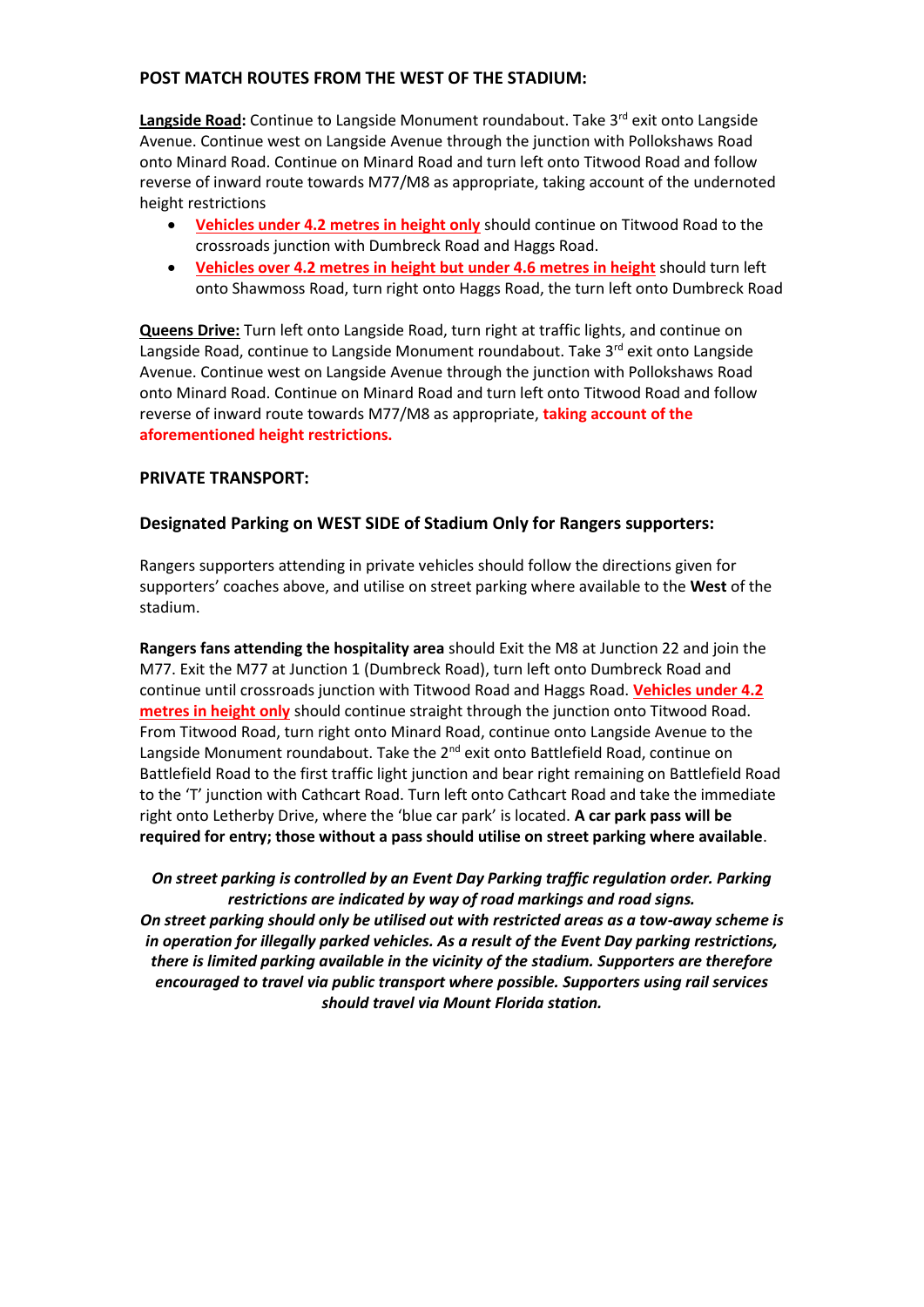## **TRAVEL ADVICE FOR CELTIC SUPPORTERS:**

## **PRE MATCH ROUTES FOR CELTIC SUPPORTERS COACHES APPROACHING THE EAST OF THE STADIUM:**

**M74 Northbound:** Exit the M74 at Junction 1A (Polmadie). Turn left onto Polmadie Road turn right onto Calder Street, where your coach will be directed to park.

A car park pass will be required for entry to the 'purple car park'; to access this continue to junction with Aikenhead Road, continue south onto Aikenhead Road, stay in the right hand lane and continue through the junction with Prospecthill Road where your coach will be directed to park in the purple car park.

**Buses entering the 'purple car park' must enter no later than 90 minutes prior to kick off. Hospitality vehicles entering the 'purple car park' must enter no later than 60 minutes prior to kick off.**

**M74 Southbound:** Exit the M74 at Junction 1A (Polmadie). Turn right onto Polmadie Road, turn right onto Calder Street, where your coach will be directed to park.

**M80 Southbound:** Exit towards M73 Junction 4 (Carlisle) and continue south. At Junction 1 join the M74 north and follow the above route.

**M8 Eastbound:** Continue on the M8 to junction 1 of the M74, (offside lane). Exit the M74 at Junction 1A (Polmadie) and follow the route above.

**M8 Westbound:** Exit the M8 at junction 20 (nearside lane), merge onto West Street, turn left into Wallace Street, keep left to continue on Dalintober Street, merge onto M74, exit the M74 at junction 1A (Polmadie) and follow the route above.

**A8 Westbound:** Continue onto the M8 to Junction 8 (Baillieston) and join the M73 southbound. Thereafter take the offside lane to join the M74 and follow the above route.

#### **POST MATCH ROUTES FOR CELTIC SUPPORTERS FROM THE EAST OF THE STADIUM:**

After the event, coaches in Polmadie Street and coaches facing south in Aikenhead Road, should follow the reverse of the routes shown above.

Coaches parked facing north in Aikenhead Road should continue north on Aikenhead Road, turn right into Cathcart Road, then turn right into Caledonia Road to the roundabout junction, turn right onto The Boulevard, continue to the roundabout junction, turn left onto Kilbride Street, continue to the traffic light junction, turn right onto Polmadie Road and join M74 junction 1A.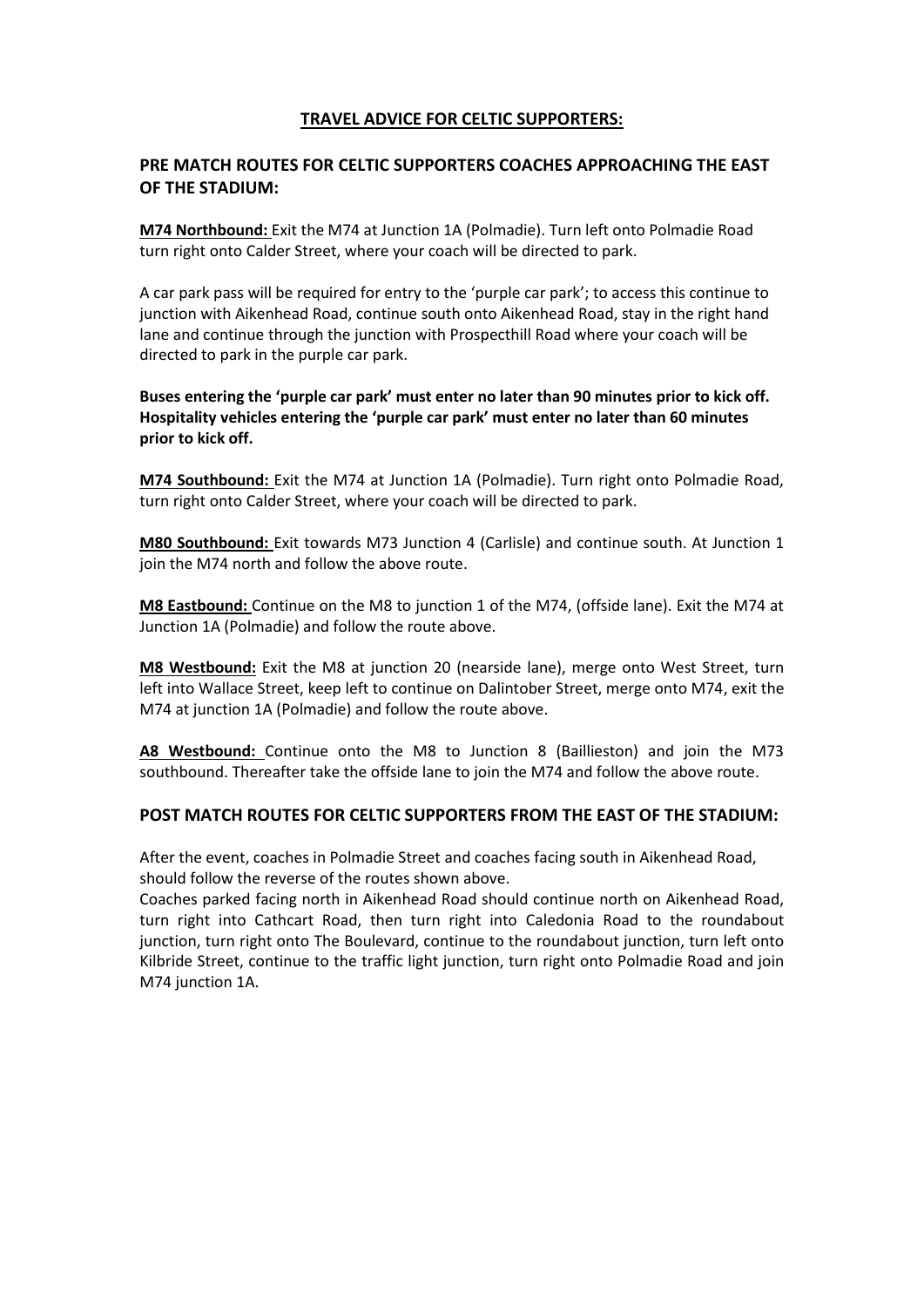#### **PRIVATE TRANSPORT:**

#### **Designated Parking on EAST SIDE of Stadium only for Celtic supporters:**

Celtic supporters attending in private vehicles should follow the directions given for Celtic supporter's coaches above, and utilise on street parking where available to the **East** of the stadium.

**Celtic supporters attending the hospitality area** for the fixture should exit the M74 at Junction 1A (Polmadie). Turn left onto Polmadie Road, continue to junction with Aikenhead Road, continue South onto Aikenhead Road, stay in the right hand lane and continue through the junction with Prospecthill Road turn right into the 'purple car park' on the right.

**A car park pass will be required for entry to the Purple car park; those without a pass should utilise on street parking where available**.

**Any vehicles entering the stadium car parks, must enter no later than 60 minutes prior to kick off.**

*On street parking is controlled by an Event Day Parking traffic regulation order. Parking restrictions are indicated by way of road markings and road signs. On street parking should only be utilised out with restricted areas as a tow-away scheme is in operation for illegally parked vehicles. As a result of the Event Day parking restrictions, there is limited parking available in the vicinity of the stadium. Supporters are therefore encouraged to travel via public transport where possible. Supporters using rail services should travel via Kings Park station.*